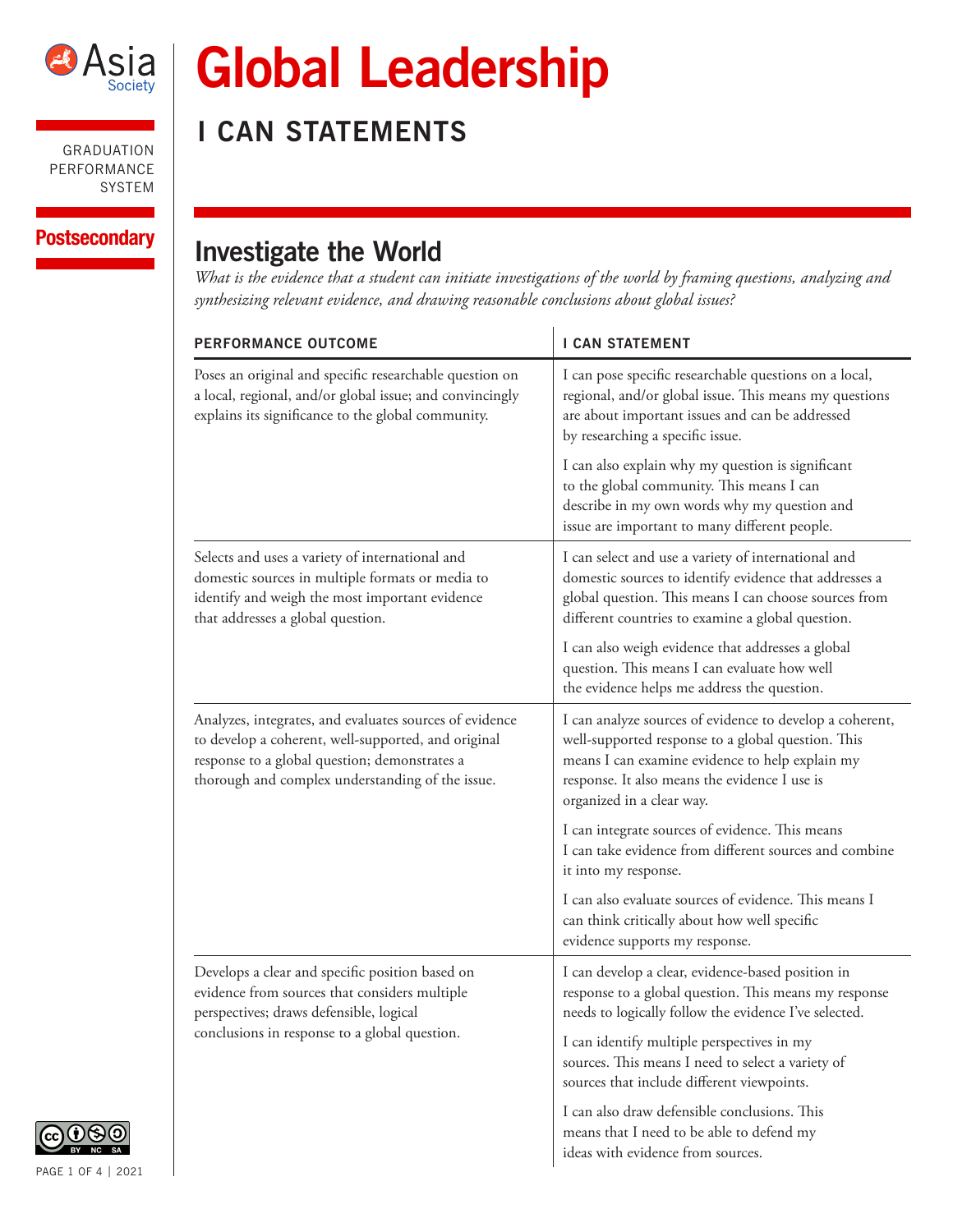

### **Postsecondary**

**GLOBAL LEADERSHIP** I CAN STATEMENTS

## **Recognize Perspectives**

*What is the evidence that a student can recognize, articulate, and apply an understanding of different perspectives (including his/her own)?* 

| <b>PERFORMANCE OUTCOME</b>                              | <b>I CAN STATEMENT</b>                                                                                                                                          |
|---------------------------------------------------------|-----------------------------------------------------------------------------------------------------------------------------------------------------------------|
| Expresses and justifies a clear personal perspective on | I can express a clear and specific personal perspective                                                                                                         |
| a situation, event, issue, or phenomenon; and           | on a topic or idea. This means I can describe my                                                                                                                |
| explains in detail the influences on that perspective.  | perspective and support it with evidence and details.                                                                                                           |
|                                                         | I can also describe the influences on my perspectives.<br>This means I can describe how my perspective is<br>shaped by what I've learned or experienced.        |
| Demonstrates a clear and accurate understanding of      | I can explain the perspective of others. This means I can                                                                                                       |
| the perspectives of other people, groups, or scholars.  | describe a perspective that is not necessarily my own.                                                                                                          |
|                                                         | I can also distinguish another's perspective from my<br>own. This means I can describe the way another's<br>perspective differs from, or is similar to, my own. |
| Provides a complex analysis of how varying              | I can explain how perspectives influence human                                                                                                                  |
| perspectives influence human interactions, and how      | interactions and understandings. This means I can                                                                                                               |
| this affects people's understandings of a situation,    | give examples of how having different perspectives                                                                                                              |
| event, issue, or phenomenon.                            | affects the way people view the world.                                                                                                                          |
| Explains how different contexts, including access       | I can explain how access to knowledge, technology,                                                                                                              |
| to knowledge, technology, and resources, influence      | and resources influences perspectives. This                                                                                                                     |
| perspectives through a multi-faceted, complex           | means I can describe how these contexts have an                                                                                                                 |
| interpretation of a situation, event, issue, or         | effect on the way different people view specific                                                                                                                |
| phenomenon.                                             | situations, events, issues, or phenomena.                                                                                                                       |

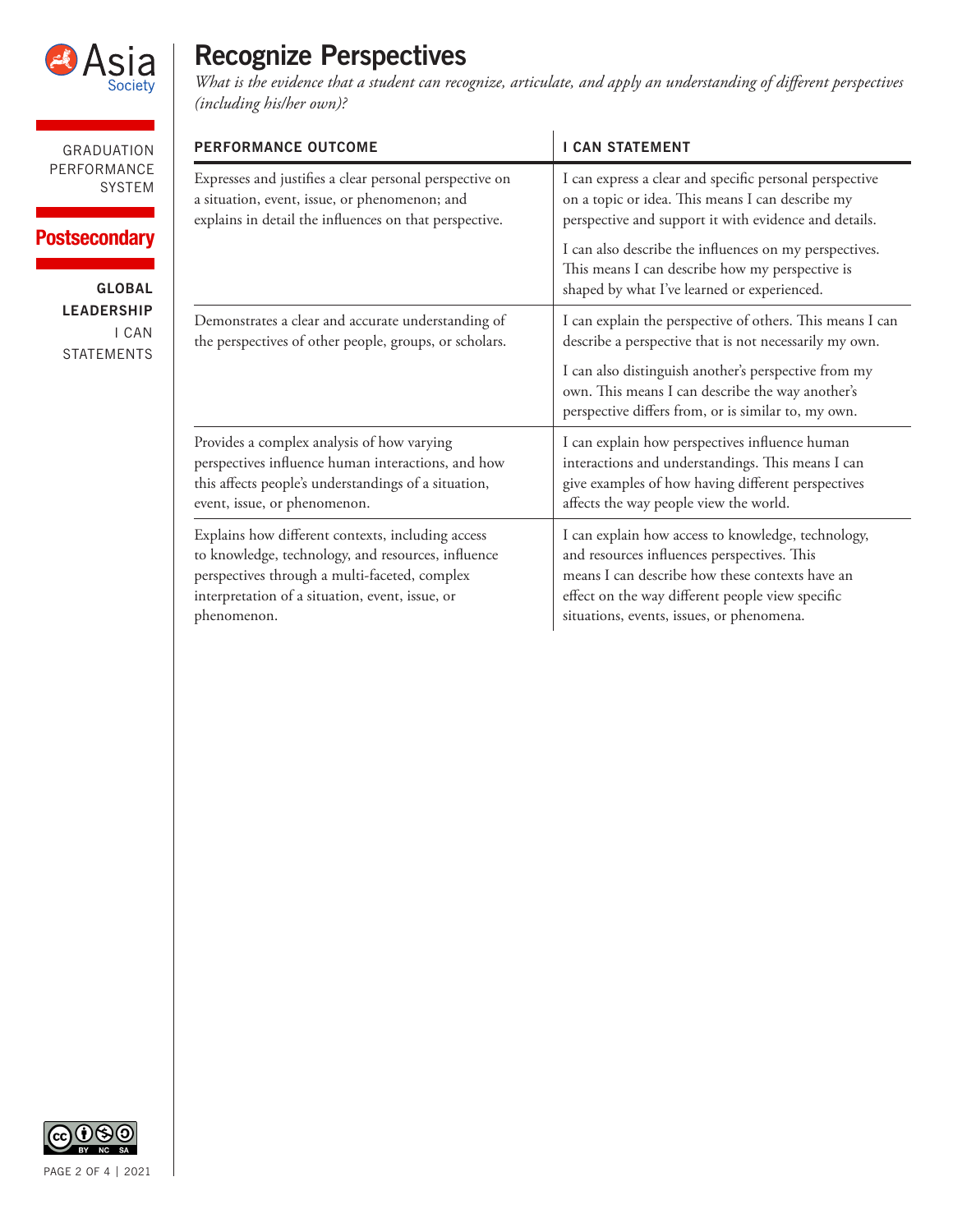

#### **Postsecondary**

**GLOBAL LEADERSHIP** I CAN STATEMENTS

## **Communicate Ideas**

*What is the evidence that a student can select and apply appropriate tools and strategies to communicate and collaborate effectively, meeting the needs and expectations of diverse individuals and groups?*

| <b>PERFORMANCE OUTCOME</b>                                                                                                                                                                                                                                 | <b>I CAN STATEMENT</b>                                                                                                                                                                                                                                                                                                                                                                                                                                                                                                                                                                                                   |
|------------------------------------------------------------------------------------------------------------------------------------------------------------------------------------------------------------------------------------------------------------|--------------------------------------------------------------------------------------------------------------------------------------------------------------------------------------------------------------------------------------------------------------------------------------------------------------------------------------------------------------------------------------------------------------------------------------------------------------------------------------------------------------------------------------------------------------------------------------------------------------------------|
| Demonstrates a precise understanding of the unique<br>perspectives of diverse audiences and how that<br>impacts their interpretation of communicated<br>information; applies that understanding to meet<br>the needs of the diverse audience.              | I can anticipate how diverse audiences will<br>interpret communication. This means I can<br>think about the different people's perspectives<br>and how this influences them.<br>I can also apply this understanding to meet<br>an audience's needs. This means I can use<br>what I know about people's perspectives to<br>adjust the way I deliver information.                                                                                                                                                                                                                                                          |
| Demonstrates a precise and detailed understanding<br>of diverse audiences by communicating and<br>collaborating skillfully and effectively using verbal<br>and nonverbal behaviors, language, and strategies<br>that are customized to specific audiences. | I can use behaviors, language, and strategies to<br>communicate with diverse audiences. This means I<br>understand cultural differences when I communicate<br>with a group of people with different perspectives.<br>It also means I know what skills and strategies<br>will help me communicate with this audience.<br>I can also use behaviors, language, and strategies to<br>collaborate with diverse audiences. This means I under-<br>stand cultural differences when I work with people of<br>different backgrounds. It also means I know what skills<br>and strategies will help me collaborate with this group. |
| Selects and skillfully applies appropriate resources,<br>such as technology and media, to communicate and<br>collaborate expertly with diverse individuals and groups.                                                                                     | I can select and use resources to communicate<br>effectively. This means I understand which<br>technology or media will best help me<br>communicate with a specific person or group.<br>I can also select and use resources to collaborate<br>effectively. This means I understand which<br>technology or media will best help me<br>collaborate with a specific person or group.                                                                                                                                                                                                                                        |
| Evaluates the effectiveness of communica-<br>tion choices based on audience response and/<br>or feedback and makes targeted changes that<br>clearly lead to improved communication.                                                                        | I can improve my communication after I accurately<br>observe an audience's response or listen to their specific<br>feedback. This means I can take this feedback<br>to make changes in the way I communicate.                                                                                                                                                                                                                                                                                                                                                                                                            |